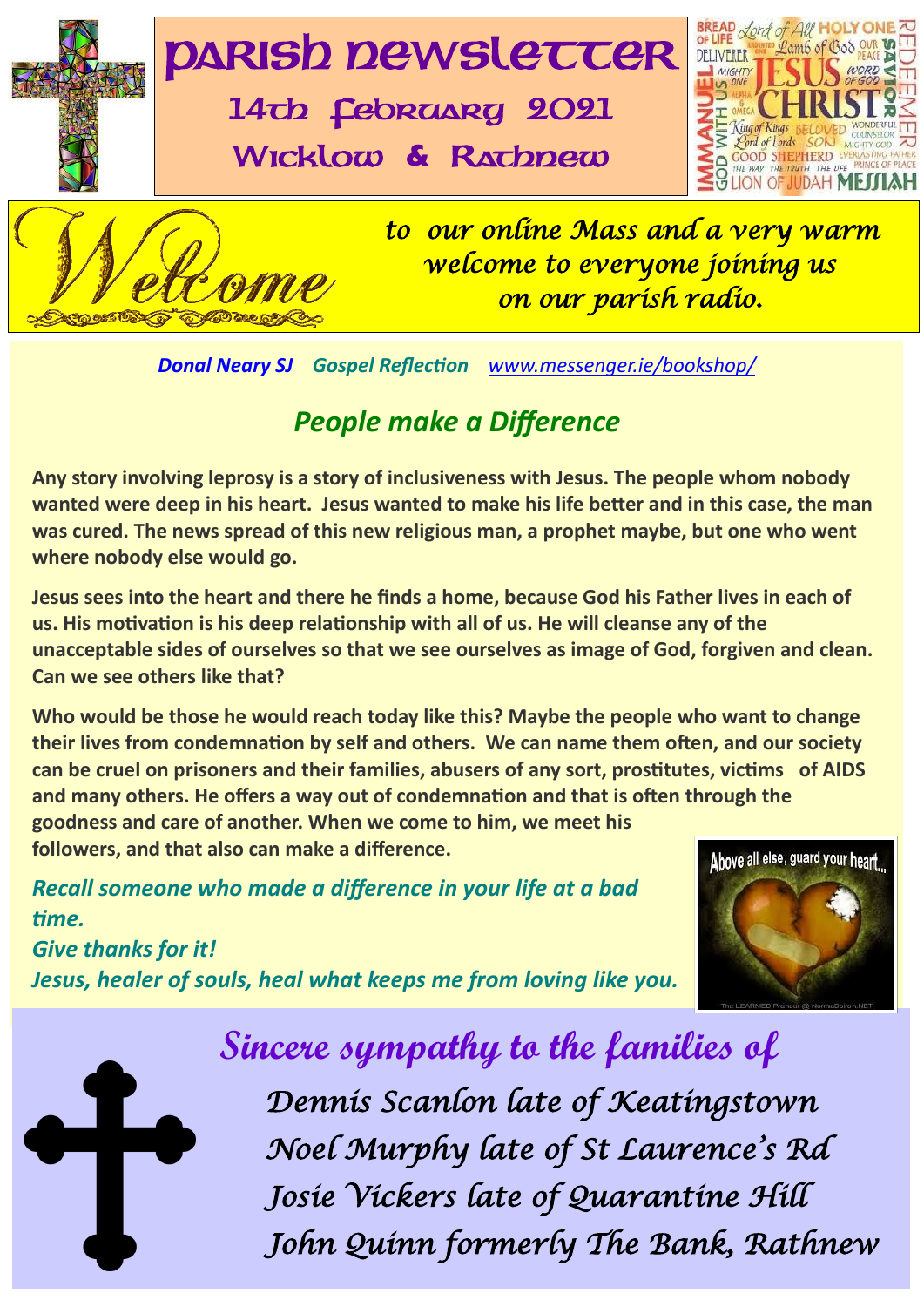# *Mass Intention List*



 *This Weekend ~ 13th & 14th February*

 *6.00pm Seamus McCarthy,* 

 *Seamus, Kathleen & Eleanor Caulfield Myles , Ellen & John Cullen* 

*11.30am Peg Keogh & Sue Smullen - Both Months Mind, Jimmy Fitzpatrick who is sick at the moment, Pat Donegan - RD, Anthony Doyle, John Scanlon, Michael Murphy, Anna & Patrick Byrne, Edward Marah, James & Dorothy Wynne* 

*15th ~ 19th February* 

*Monday - William & Annie Carr, Patrick, James, Ellen & Monica Carr, Patrick & Mary Carr Tuesday - Anthony Mooney - BR, Stasia Scannell, Thomas & Anastasia Duffy & deceased members of the Duffy & Corrigan families Wednesday - Deceased members of the Vickers & Quinn families Thursday Dick Fitzpatrick Friday Peter & Annie Vickers* 

## *Next Weekend ~ 20th & 21st February*

*6.00pm Sally Cahill -Months Mind, Teresa Copeland -1st Anniversary, Albert, Elizabeth, Peter (Barney) & Patrick White & deceased members of the White & O'Brien families* 

*11.30am George Byrne, Joey Doyle, Rodney Duffy & Jenny Mary Duffy*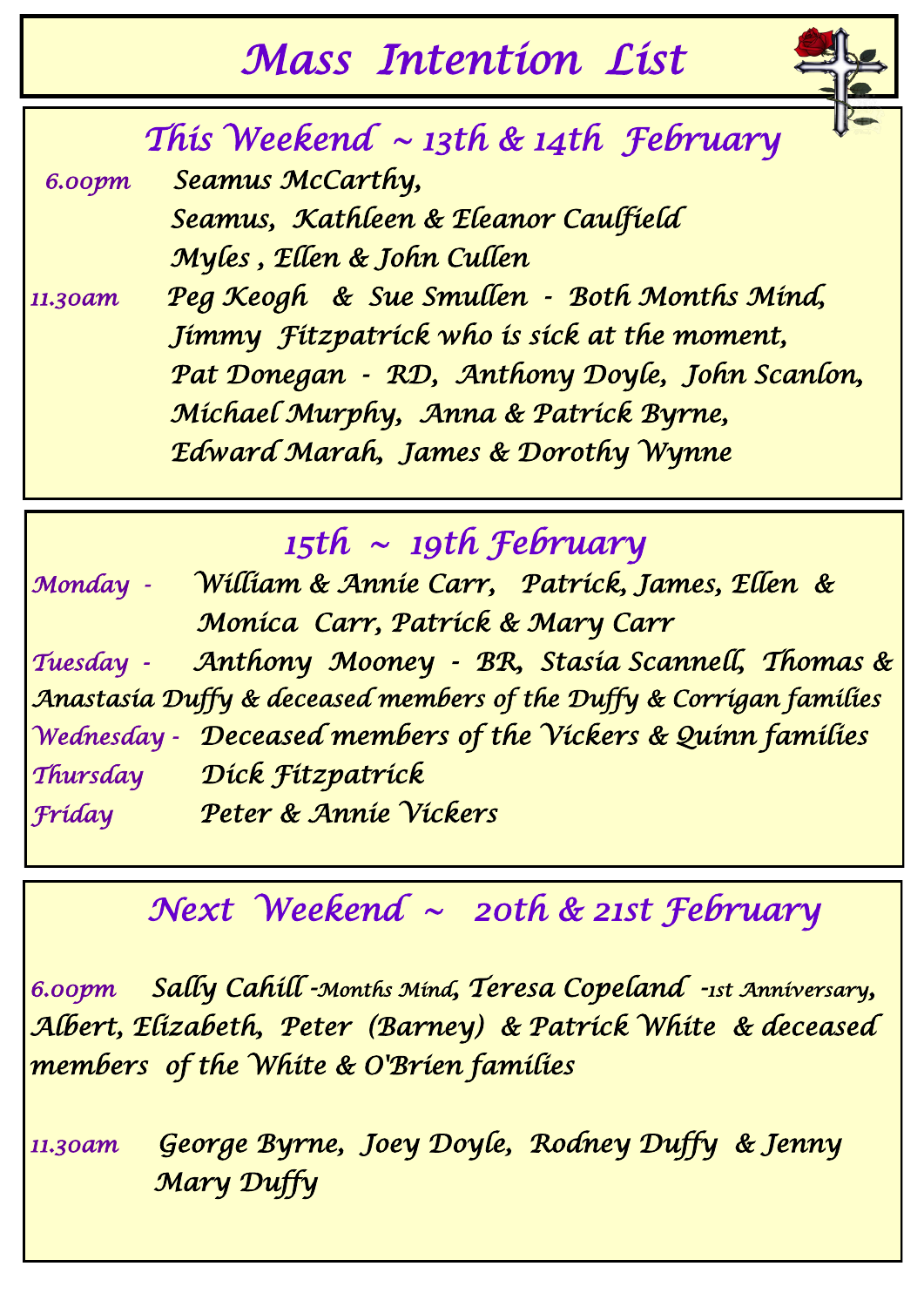### **WEEKLY COLLECTIONS FOR WICKLOW & RATHNEW: up to 07/02/2021**

**1ST COLLECTION / COMMON FUND • pays salaries of Priests of Diocese + € 2245 2ND COLLECTION / SHARE**  $\qquad \qquad -$  goes towards diocesan administration  $\qquad \in$  300 **ENVELOPE/ CHURCH COLLECTION** - goes towards maintaining our parish  $-\epsilon$  610

- 
- 
- 

 *Many thanks for your continued support.* 

#### **NEXT WEEKENDS READINGS - 21ST FEBRUARY 2021**

 First Reading : Genesis 9:8-15 Responsorial Psalm 24 Second Reading : 1 Peter 3 :18—22 Gospel: Mark 1: 12-15



 To reflect on the readings please check catholicireland.net / sacredspace.ie / universalis.com



**Lent will begin on Wednesday 17th February. As we are unable to attend our normal Lenten Masses we will be doing services a bit different this year.**

**ASH WEDNESDAY - Blessed Ashes will be in separate envelopes and available for collection in the church after the 10 am Mass.** 

**STATIONS OF THE CROSS - On Friday evenings instead of the Rosary, we will have the Stations of the Cross at 7.30pm.** 

**LECTIO DIVINA FOR LENT** - **beginning on Thursday 18th February from 7.30pm until 8.30pm on ZOOM. Please leave your name and email with the Parish Office and a link will be sent for the Zoom meeting.** 

**PROCAIRE BOXES -** are available in the Church and sixth Sundays are particularly important – the **and the Parish Office, please take one home with you** 

### **What do Christians do during Lent?**

These days, Christians around the world observe Lent in many ways. Many from more orthodox and traditional denominations will still observe the fast strictly, beginning with the wearing of ashes on Ash Wednesday and abstinence of meat, fish, eggs and fats until Easter Sunday.

Others will choose to give up just one item for Lent, more commonly a 'luxury' such as chocolate, take-aways, meat or alcohol. It is also becoming increasingly common for people to give up other things in order to refocus their faith during this time; such as watching TV, going to the gym, even social media.

Many Christians also use Lent to study their Bibles and pray more intensively, making use of the many devotional books and courses now available.

And, of course, more and more Christians are turning to the [40 acts challenge](http://40acts.org.uk/) as a way of doing Lent differently; this idea encourages you to do something generous during Lent, using simple daily reflections and acts of generosity as a way of putting others first during preparations for Easter.

because it is Mother's Day and the sixth because it's Palm ith the Parish Office and a link will be each of the six weeks are concerned with fasting and **EXTERN IN OUR PROPERTIES.**<br>
Christ's resurrection. Instead of fasting, Christians hold *Fr* Donal collecting her winnings. **Support of the State of the State of the State of the State of the State of the State of the State of the State of the State of the State of the State of the State of the State of the S** Sundays during Lent are very important to Christians around the world. Where the Monday to Saturday of abstinence, the Sunday is a celebration symbolic of feasts in remembrance of Christ's sacrifice. The fourth and sixth Sundays are particularly important – the fourth Sunday.